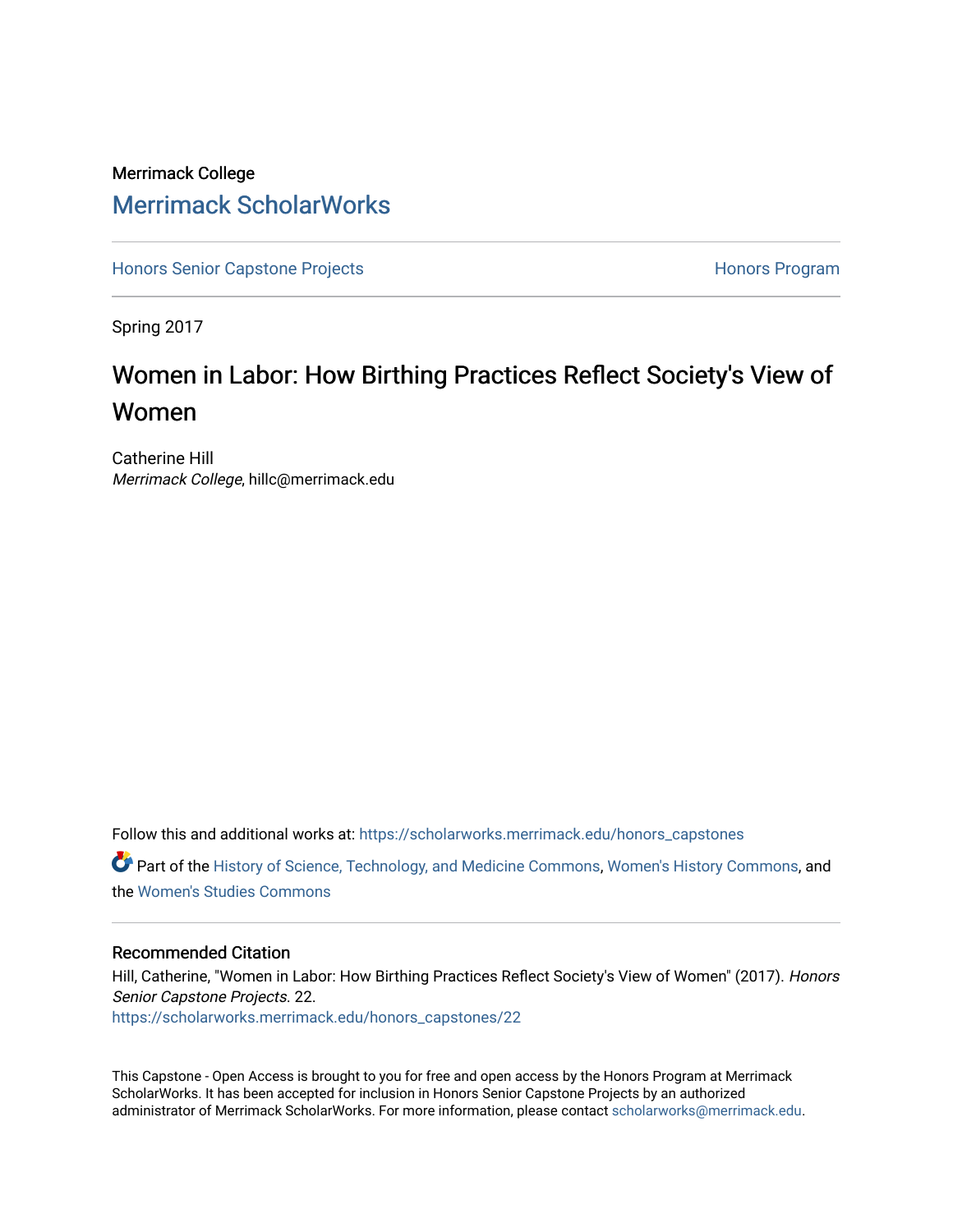

# WOMEN IN LABOR: HOW BIRTHING PRACTICES REFLECT SOCIETY'S VIEW OF WOMEN

An Analysis of the Shift from Midwifery to Doctor/Hospital Births in the American South, from 1900 to the Present



MARCH 1, 2017 CATHERINE HILL Merrimack College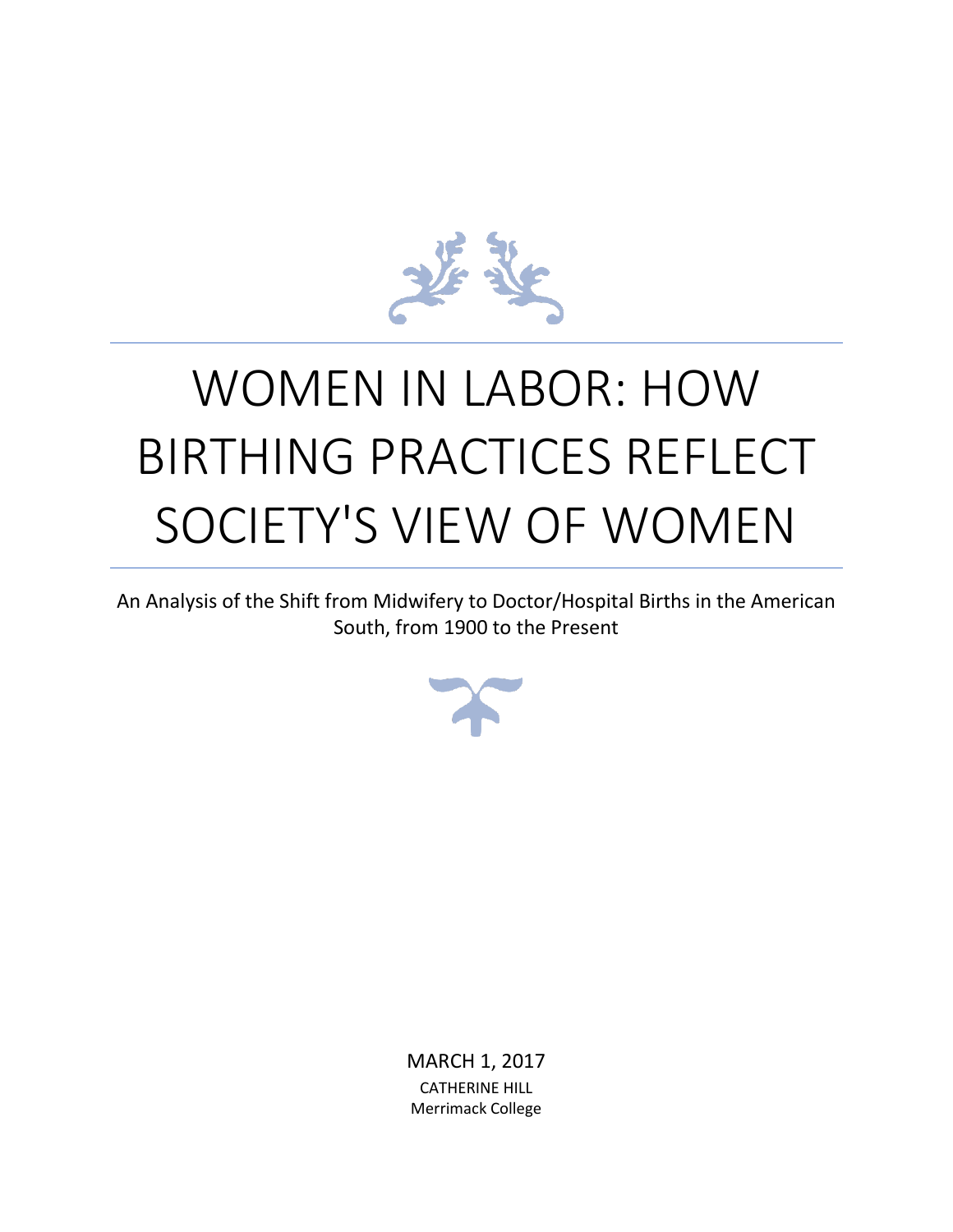Midwifery is considered an archaic profession, with few people thinking of midwives as an alternative to doctors. Most believe that midwives were replaced by doctors as science provided more knowledge about how the human body works and that midwives were less adept at birthing than doctors. This, however, is not true in the slightest. This belief is the product of nearly a century's worth of propaganda and misinformation spread by American health officials to take the power of reproduction away from women. More specifically, the propaganda campaign was used to take power away from the minority midwives who served their communities and to give that power to white doctors. In 1900, more than 50% of babies were delivered at home by midwives; by 1950, 80-90% of babies were delivered by doctors in hospitals (Dawley, 3). This rapid period of change benefited doctors, state health departments, and pharmaceutical manufacturers, not mothers and babies.

Nowhere are the true motives of the campaign for obstetrics clearer than in the poor black communities of the Southern United States in the early  $20<sup>th</sup>$  century. The accusations against the 'granny' midwives by public health officials were built on racism and sexism, not facts, and the change was detrimental for mothers and babies. White obstetricians barely cared about the mortality rates among their white patients, and their indifference towards black women was outmatched only by their fears of uncontrolled black reproduction. The term 'granny' midwife itself was used to paint a picture of an elderly woman guided by superstition rather than by medical knowledge.

Midwives were immensely important to the communities they served. In the South, many black midwives of the late 1800s and early 1900s took up their profession after having a spiritual call to midwifery, describing in their diaries and to their biographers that they received visions from God (Maxwell, 4). Midwifery was a religious practice as much as a medical one, as the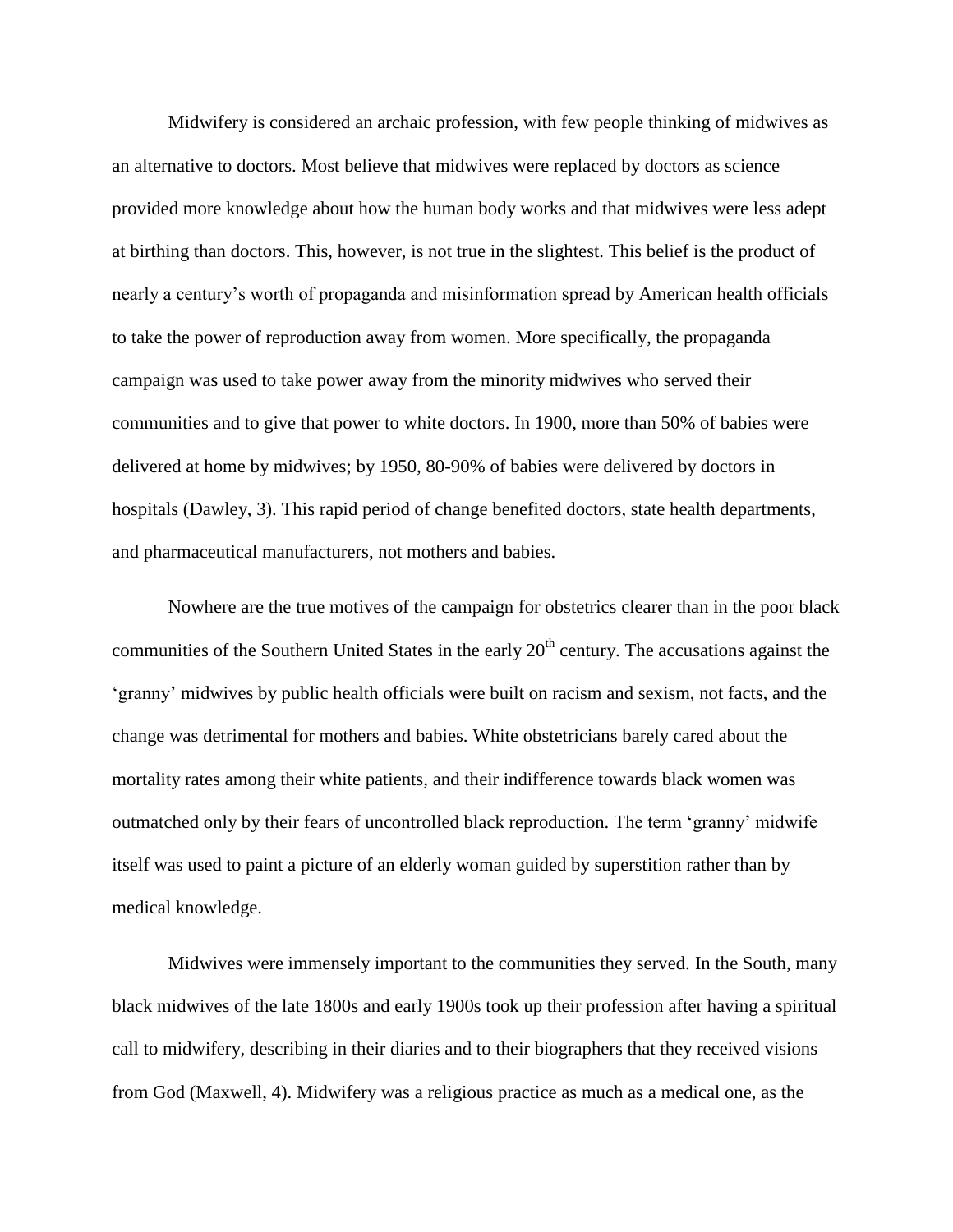midwives would use the mothers' beliefs to help soothe them. Superstition may have had midwives putting an ax or a knife under the mattress to cut labor pains or telling the mother towear the father's hat, but recent medical studies do show that both faith and placebos can have a remarkable effect on pain, which the midwives put to good use. Midwives were also very respectful of the mother's beliefs, whether or not the midwife shared those beliefs, which put mothers at ease as well. This is something with which modern doctors still struggle.

Black midwifery was a family business; daughters followed mothers and grandmothers into the profession, learning at their elbows rather than from written texts (Maxwell, 7). Additionally, midwives would include a woman's female friends and relatives to help care for the mother during her labor (Wilkie, 279). They would massage the new mother's body with perfumed oils during her second stage of labor, before the contractions got too close together. This would calm the new mother and make the next stage of labor easier. Midwives would also care for the women's other children during the pregnancy and help satisfy the pregnancy cravings the mothers had, so to ensure all the mother's needs were met (Wilkie, 278). Pregnancy and birth were family affairs, and midwives were an extension of that family, providing the best care to mothers that anyone could give them.

However, political tides began shifting against midwives in the late  $19<sup>th</sup>$  and early  $20<sup>th</sup>$ centuries. Medicalization was on the rise, with more and more healthcare being shifted to doctors and hospitals, and doctors were eager to prove their importance and establish themselves as the health authorities in the country. Obstetricians especially wanted to prove their importance; they were a small field of men who went undervalued by other medical professionals for several reasons, not the least of which being that it was a field that only serviced women. Women, however, preferred to use midwives they knew had learned from experience in apprenticeship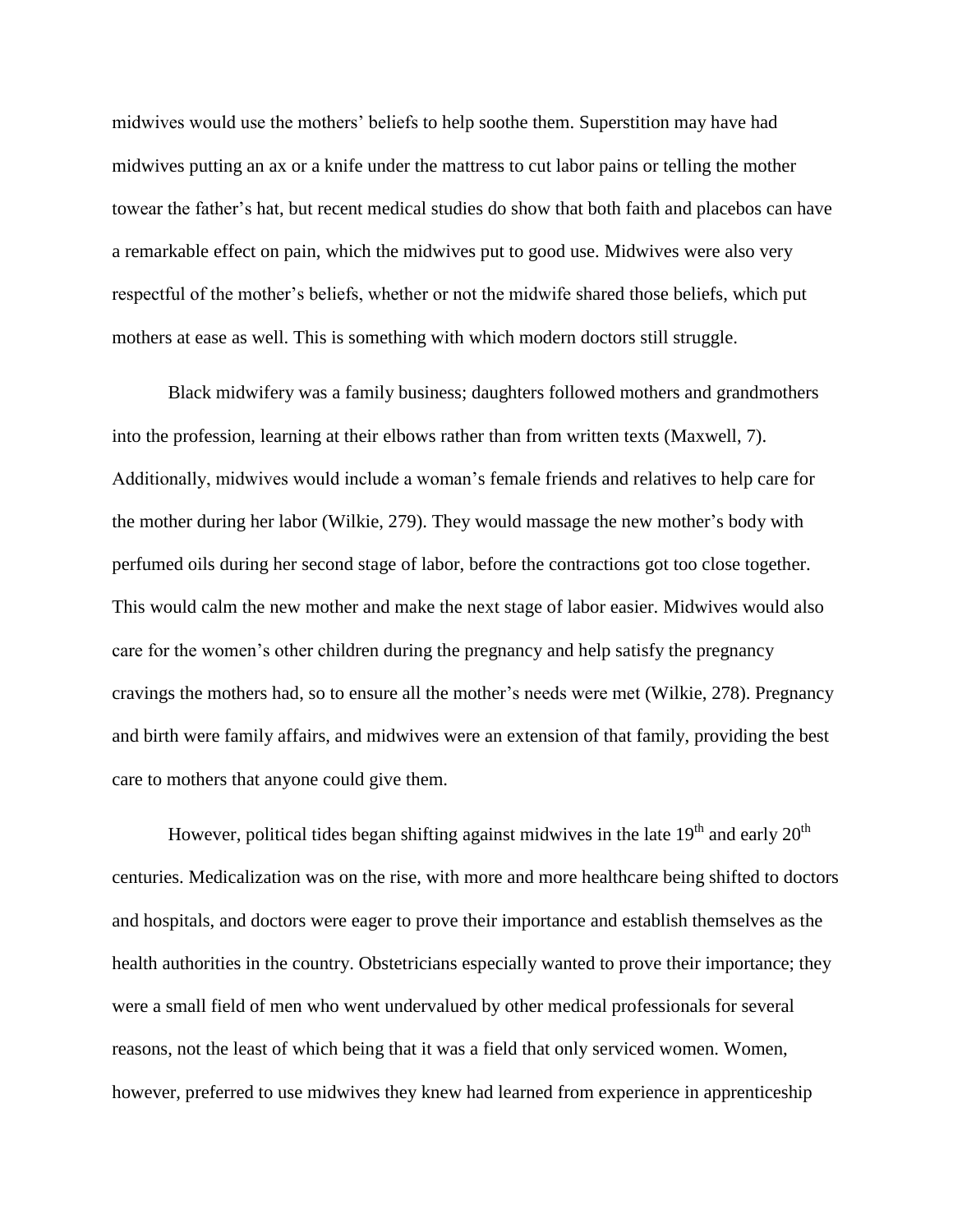rather than strange men with degrees from a medical school. Midwives were also considerably cheaper than doctors when they charged patients; midwives usually charged less than ten dollars for their services where a doctor would charge between ten and twenty-five dollars (source). Money was being lost by hospitals and pharmaceutical companies, which obviously could not stand.

To stamp out the competition, doctors and their allies in the health departments across the country began a propaganda campaign that was so successful that it endured until the 1980s. This effective libel was targeted primarily at midwives of the ethnic minority communities: the Irish, Italian, Eastern European, and Black communities (Maxwell, 11). Black midwives in particular were accused of providing abortifacients (Wilkie, 275) and of fussing unnecessarily over mothers (Wilkie, 278). News articles and pamphlets declared that midwives were dirty and backward, which made them responsible for the high rates of infant and maternal mortality. In the early decades of the 20<sup>th</sup> century, the Bureau of Census released reports of birth and death statistics that had a significant impact on the public perception of midwifery (US Census). The report showed that infant mortality rates had significantly decreased between 1900 and 1915, and doctors used this data to insist that it was because more babies were being delivered by doctors. In actuality, the medical advances of antiseptic and antibacterial regimens between the two censuses were responsible for doctors killing less babies through bad medical practices (Thompson, 6). Despite their training at medical schools, doctors were usually not well-trained in birthing in this time period- obstetric training for physicians started in about 1820 and it was not until 1850 that we have a record of a medical student actually attending a live birth, and the training had not advanced much by the 1920s, when the campaigns against midwives were taking off (Thompson, 5).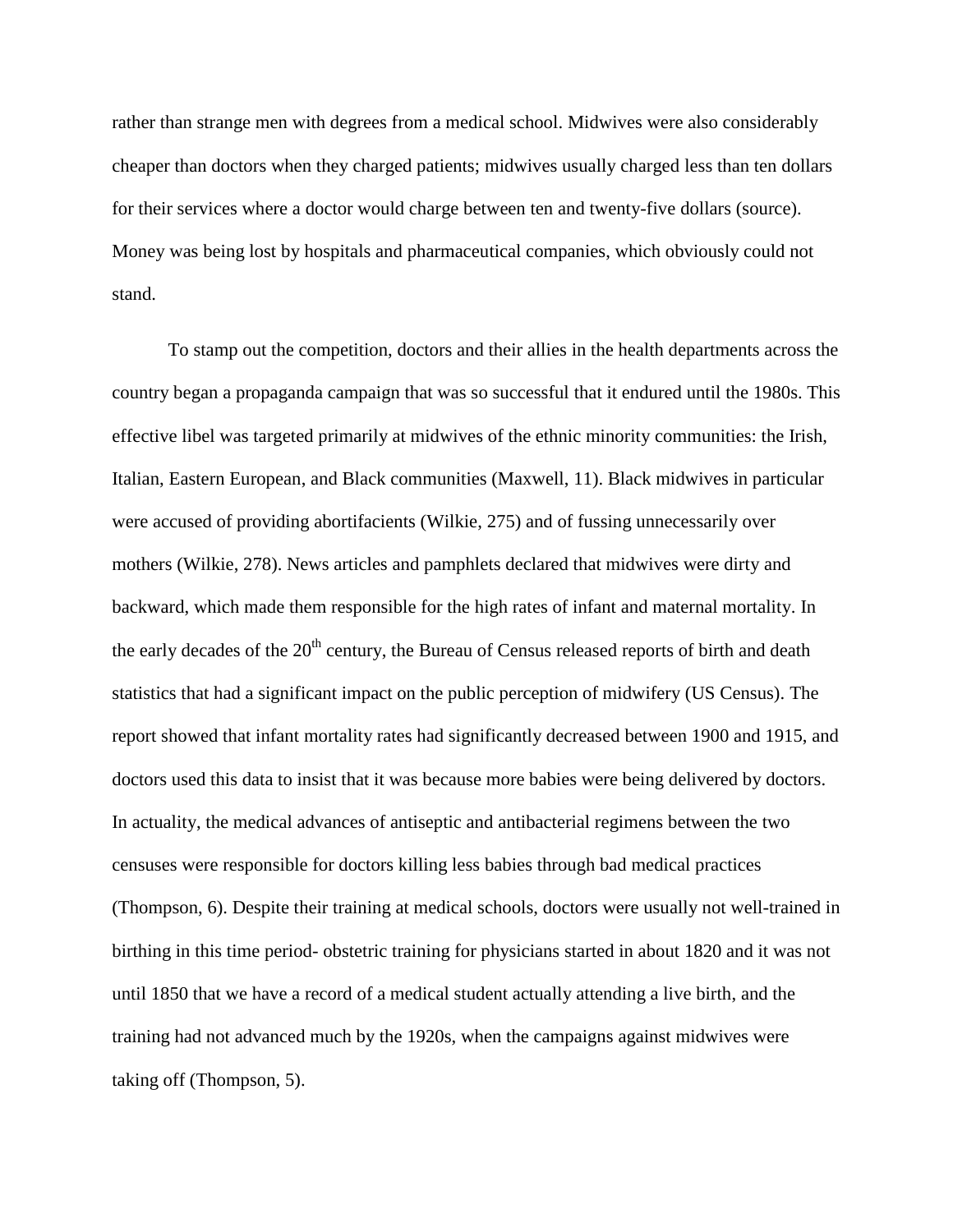The new medical profession had a significantly easier time targeting the poor Black midwives of the South; conditions in the areas the midwives served were particularly bad for black farming families. The majority of these people were living in poverty and substandard housing, which created many health issues (Maxwell, 9). It was later discovered that many of the issues mothers and infants faced in these regions were caused by contaminated water supplies, but doctors seized the opportunity to blame midwives (Maxwell, 12). This rhetoric was picked up by a women's health advocate, Laurie Jean Reid, a white Public Health Service nurse. She stated in her presentation to the Mississippi State Medical Association that the midwives were "illiterate, ignorant, negro women, without the knowledge of the first principles of ordinary soap and water cleanliness, and who are daily attending at the birth of some precious baby" ("The Plan of the Mississippi State Board of Health for the Supervision of Midwives," 1921). Reid argued that these midwives should be regulated because their own standards were unsuitable, describing the "uneducated negro midwife, who goes to the average poor family with her lack of knowledge, but multiplicity of superstitions, her insistence on a clean bed, but her equal determination to have as she terms it 'all de mess on de flo'" ("The Plan of the Mississippi State Board of Health for the Supervision of Midwives," 1921). Reid inflamed the Medical Association with her use of racial and class prejudice to make white medical officials feel as though they had to step in, for the good of black mothers and babies. Doctors pounced upon this belief: The Journal of American Medical Association published these statements by Dr. Charles W. Kollock in 1910:

"[He] spoke of the large negro population in South Carolina, among whom eye diseases are rife and who are eminently careless in all health matters. He urged strict laws and education for these people. He quoted the number of births in Charleston from July 1 to Dec. 31, 1909, that of 213 whites 155 were attended by physicians and 58 by midwives. Out of 225 colored births 30 were attended by physicians and 195 by midwives. He mentioned that those midwives were not only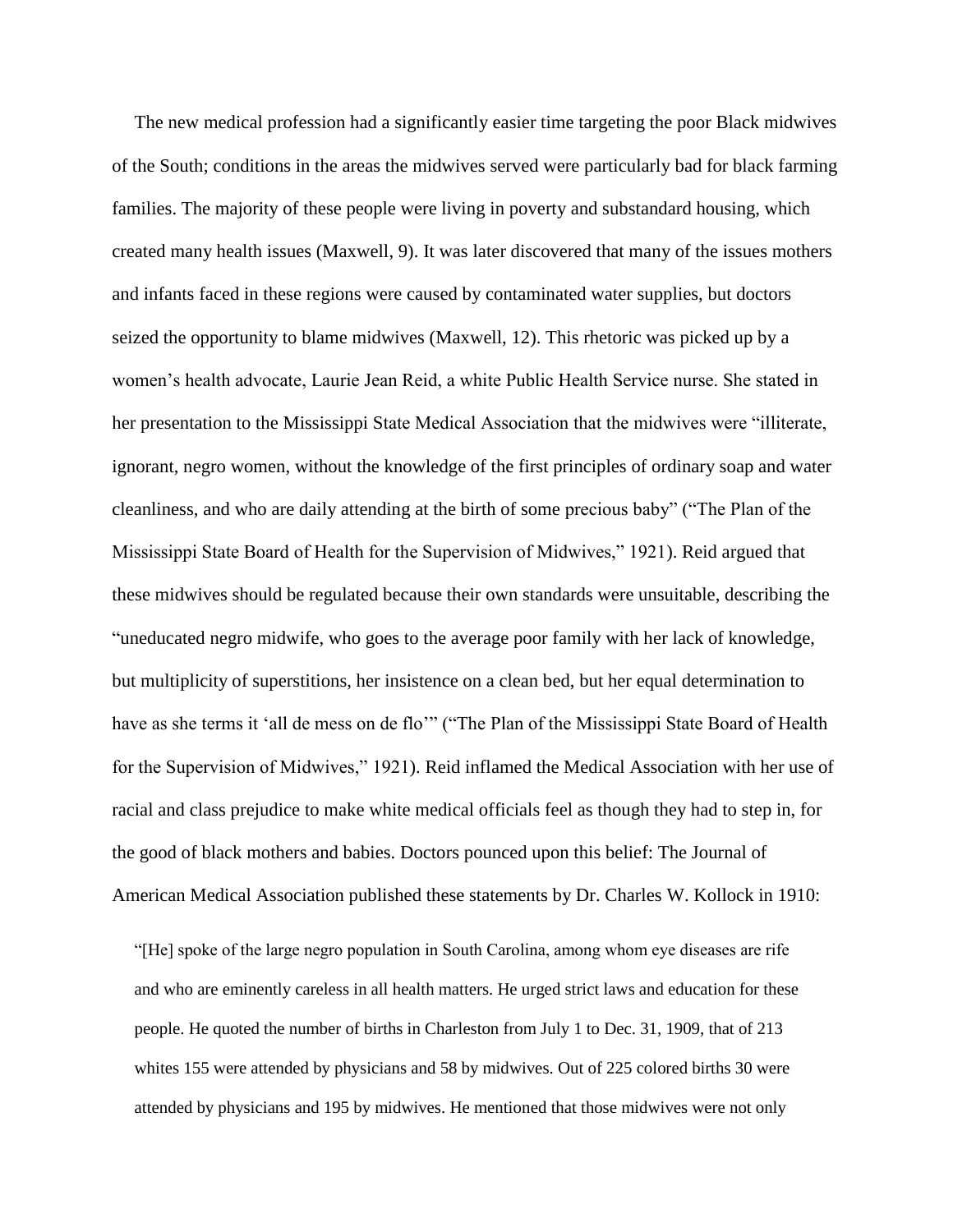ignorant, conceited, dirty, but very superstitious, and that more stringent laws should govern them" ("What Can be Done for the Prevention of Blindness", 1910: 1816).

Dr. Joseph DeLee of Chicago made similar statements and said that women only went to midwives because of the lack of respect paid to obstetricians, claiming that "when the women demand a better standard of service and cease employing midwives better service will be provided" ("The Midwife Problem and Medical Education", 1911, p. 1786). Non-medical sources, like Harper's and Good Housekeeping, also painted ugly caricatures of midwives. Harper's published an article in 1930 that quoted granny midwives in their colloquial speech as a deliberate attempt to make them sound uneducated: one midwife, Aunt Elizabeth, was quoted in the article as saying she could get "near about six dollars fo' ketchin' one bebby." Good Housekeeping published an article in 1914 that praised the new innovations in pain relief made by doctors and hospitals, noting the 'safety' and 'comfort' of the hospitals as compared to midwives (Thompson, 8).

Another crucial part of the campaign against midwives was the Sheppard Towner Act of 1921. Under this Act, Congress approved funding for local and state health programs to combat the "midwife problem." It was based on the findings of the National Children's Bureau's study from the 1910s into the causes of infant mortality. While the study found the most common denominator in infant deaths was poverty, the Children's Bureau claimed that it was the lack of 'skilled care' that caused infant death (Levy, "Maternal and Infant Mortality" 1919). This statement would be true if referring to midwives as the skilled care and doctors as the lack: infant mortality in hospitals was four times greater than it was in midwife-assisted deliveries at home (Maxwell, 14). In 1923, Polish midwives in New Jersey had 22 maternal deaths per 10,000 live births vs. doctors with 87 deaths per 10,000 live births; Italian midwives in Philly had 8.5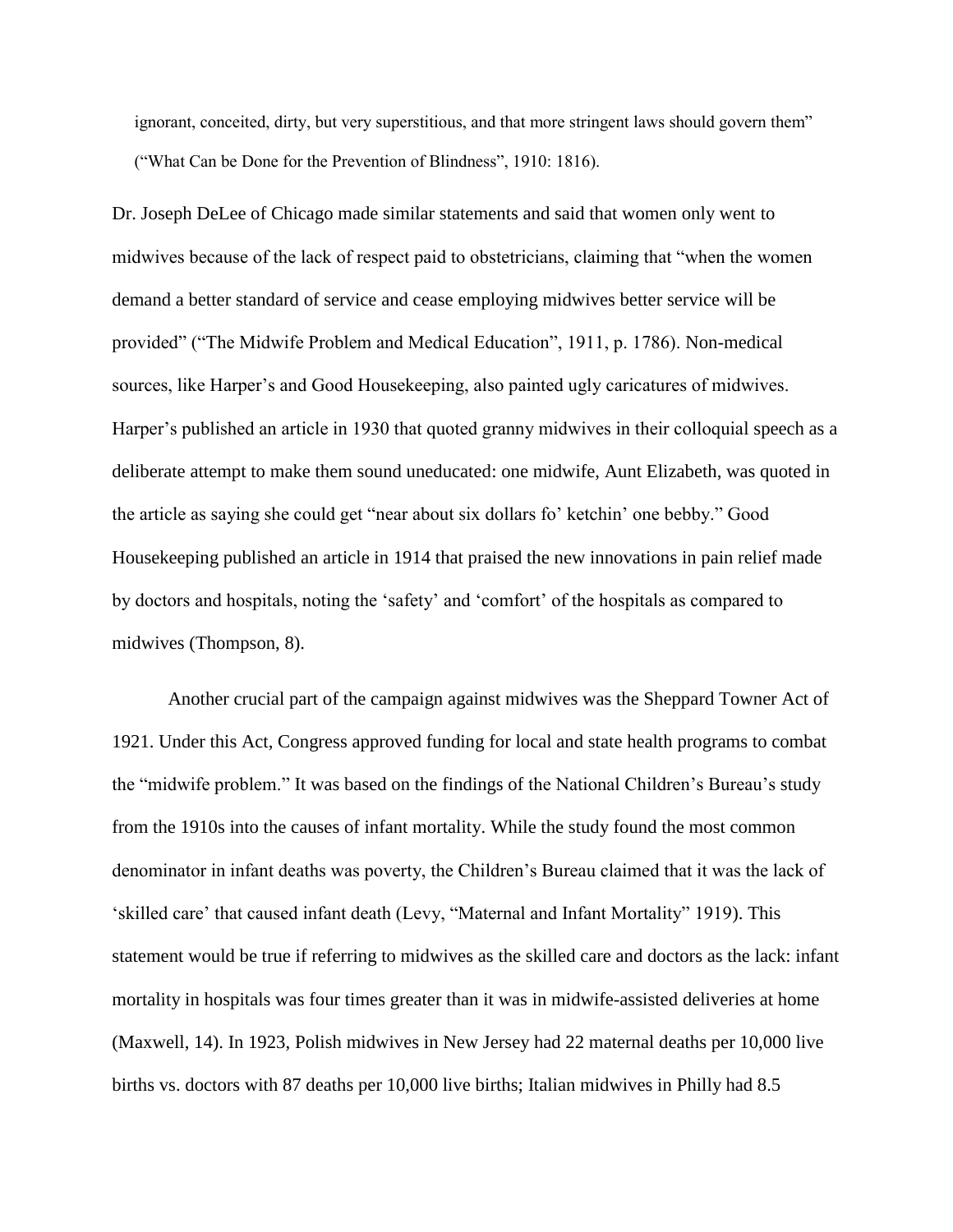maternal deaths per 10,000 live births vs. doctors with 74.6 per 10,000 (Dawley et al 2016, 578- 579). The Sheppard-Towner Act, however, was created to help get rid of the lay midwives responsible for most of the healthy births in the country at the urging of state medical associations and national medical journals.

The best weapon against midwives was creating stricter licensing and birthing legislation. Healthcare programs used the money from the Sheppard-Towner Act to create midwifery regulations. From the 1890s to 1930, all but ten of the states in America had passed legislation restricting midwife licensure, which all midwives were required to have when practicing (Thompson, 8). Some states required midwives pass written examinations, others had age limits of when midwives had to retire, and many had fees to renew licenses, all of which were designed to prevent midwives from legally performing their jobs. These regulations were specifically targeted at "foreign-born [and] racial groups" (Maxwell, 16). Additionally, all states required births to be reported by those attending the birth, so if an unlicensed midwife was helping women, she would be caught when she reported the births. If she did not report the births, she would be subject to heavy fines as well as punishment for working without a license (Bonaparte, 175). Laurie Jean Reid, the white Public Health nurse and women's health advocate, was among the many health officials that used all of these new state laws and standards to reduce the midwife populations to a number that could by managed by medical staff (Maxwell, 89). Dr. T.L.W. Bailey wrote in the 1928 issue of the Journal of South Carolina Medical Association that:

I am registrar for my district and I became interested in this mortality of midwives, and I have ten midwives in my territory. I gave notice to them that if they would come to my office at a certain time I would give a series of obstetrical lectures. They came, and came regularly. I am sure that that little work did a great deal of good because they were practically instructed-instructed in such a way that these poor, ignorant midwives could understand (Simpson, 1928, p. 31).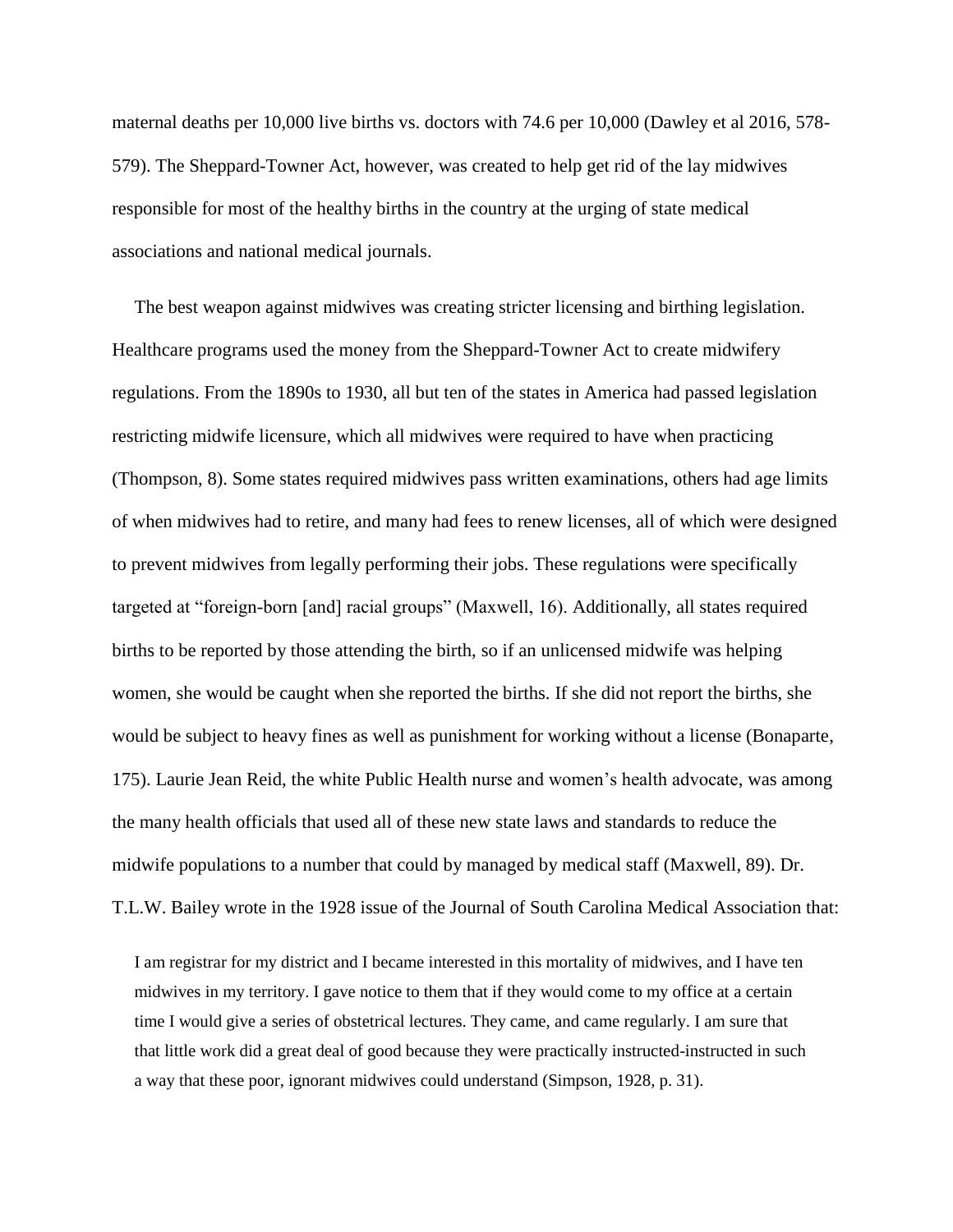He also wrote that there were too many midwives in one area, and that it would be best for the state of South Carolina if they got rid of most of the midwives and trained the rest. A Dr. Manton stated in his JAMA article that the number of women and babies treated by midwives had to be reduced, saying that because their "hands were indescribable, [their] clothing was filthy [and] the condition of [their] bags beggars description" midwives could "slay and kill without one word of protest" (Woods 1910, p. 462). Manton claimed that the regulations would "control these carriers of disease and death" (Woods 1910, p. 462). Like Reid, Drs. Bailey and Manton used incredibly racist descriptions of midwives and classist judgements to prove that the granny midwives of the South had to be controlled or outlawed by these new regulations.

In the South, as midwives were edged out, doctors were increasingly faced with the issue of who was going to deliver the black babies formerly handled by the granny midwife. White doctors did not want to deliver the babies of poor black women; they merely wanted control over black birthing rates and practices (Bonaparte, 173). 1921 saw the first midwife training program, in which the Sheppard-Towner Act money was used to help registered nurses and physicians travel to the rural areas, where the distance between homes and towns made it impossible for one physician to serve a community. These officials would then re-educate the lay midwives and the new nurse-midwives on hygiene methodology. This was part of the licensing programs as mentioned above as well as one of the many ways to ban midwives from practicing (Thompson 12). Courses and schools for midwifery that were later developed with Sheppard-Towner funding were expensive, took a long time to complete, and usually required a literacy test, all of which were obstacles for the poor Black women who had been midwives previously (Thompson, 13). Black women were eventually integrated into these programs, about fifteen years later in 1936, but the white nurse-midwives were paid better and promoted faster (Dawley et al 2016,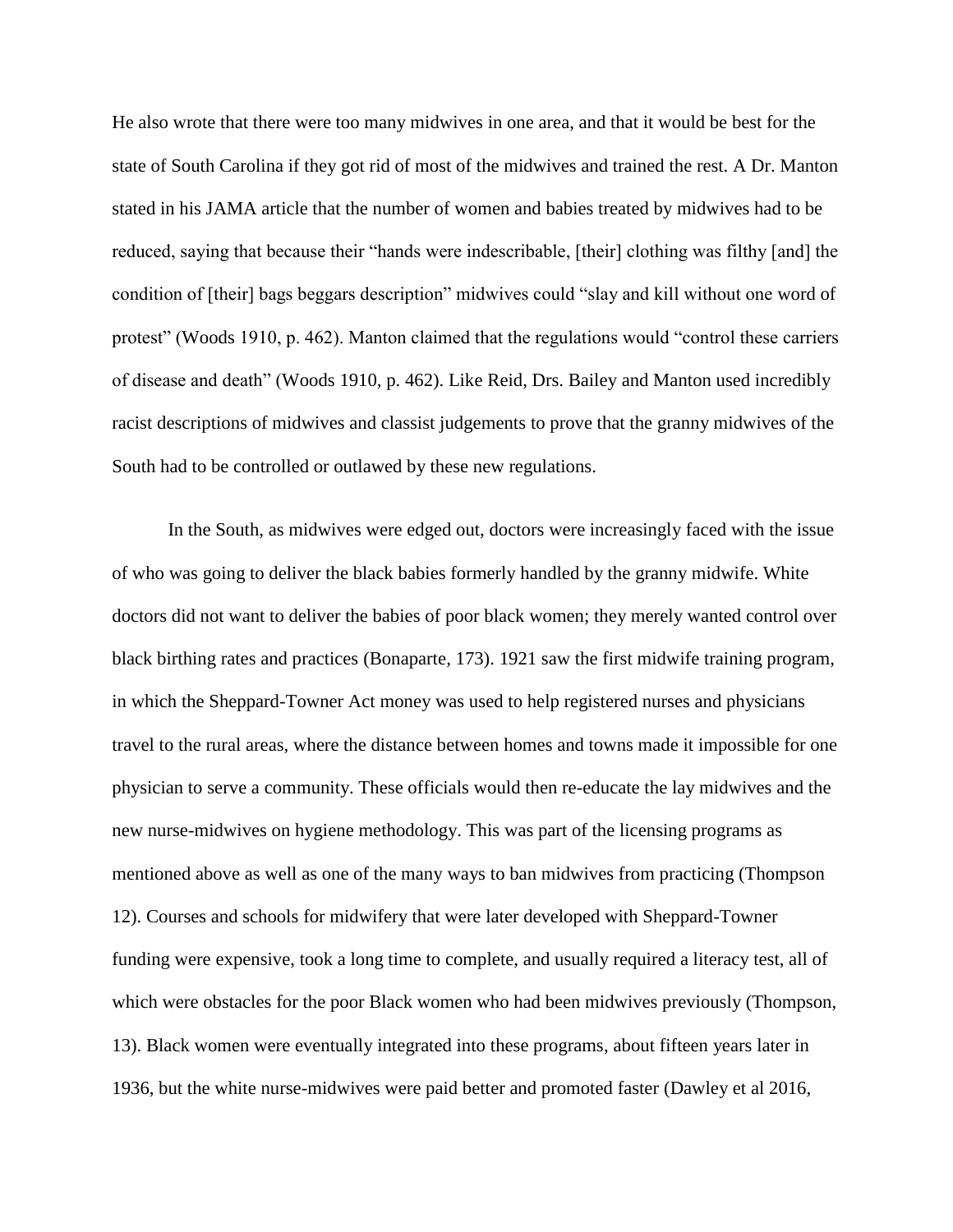580). The few traditional midwives that remained were being forced to meet health department standards in order to get licensed and continue practicing (Maxwell, 90). Less than half of the midwives who attempted to get licenses would be approved after their state-mandated educational programs (Maxwell, 97).

The new nurse-midwives were not trained to do much outside of a regular delivery. They were taught to keep the birthing room clean and prepared, the stages of labor, and under what circumstances to call a doctor to help them, but not how to help with pain or how to handle common problems like hemorrhaging (Maxwell, 17). Black nurse-midwives were heavily regulated and inspected by white doctors and nurses while also going unrecognized for their good work with mothers and babies (Maxwell, 20). They were often called 'mammies,' a term that usually referred to domestic servants and harkened back to the slave era, further diminishing their worth to other medical professionals (Maxwell, 18). Their official titles, nurse-midwives, was used to delegitimize lay midwives while also demarking that they were lesser than nurses and doctors (Burst, 1).

Black mothers did not benefit from this change. Health officials were aware that poverty was the greatest cause of both maternal and infant mortality, for a number of reasons: lack of access to good medical care, difficulty with maintaining good hygiene due to insufficient living conditions, and mothers working late into their pregnancy. The majority of poor black women worked in cotton fields in addition to keeping up with their housework and taking care of their elder children. Nevertheless, programs directed to black mothers in the South were focused on the practices of black midwives instead of bettering conditions for the mothers (Maxwell, 101- 102). In addition, black mothers were often not financially capable of paying for the services of health professionals, and many would give birth unassisted or with the help of friends, relatives,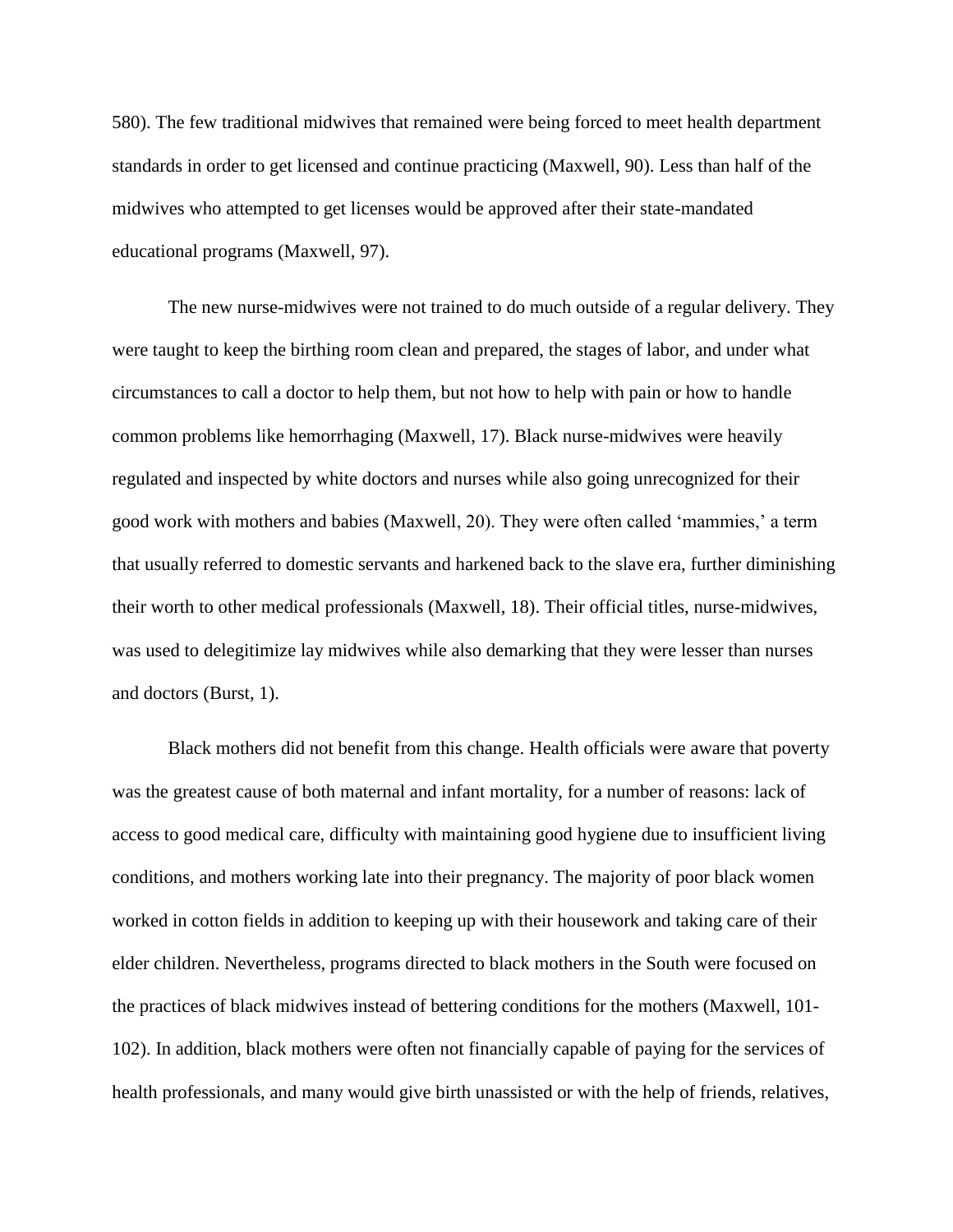or neighbors (Maxwell, 146). Those who did get the new nurse-midwives were not always safe either, as the nurse-midwife was only trained to handle certain situations. She would have to call the doctor if there was a complication, including hemorrhaging, and it would take considerable time for the doctor to arrive because of the distance between him and the patients (Maxwell, 146). This reflects a lack of concern from the doctors for this group of patients, who were similarly devalued by a white-run society for being black, female, and poor.

As mentioned earlier, doctors did not have the same knowledge or respect for their patients. Death records show that there was little or no change to maternal death rates in most of the United States until the late 1930s, more than ten years after doctors started forcing midwives to stop practicing, which helps demonstrate that the shift from midwifery to doctors was not done for women's best interests (Thomasson, 79). Doctors liked to utilize operative interventions, such as forceps and caesarian sections, which were intended to help in childbirth. However, increased operative intervention also meant higher likelihoods of contracting an infection or complications from anesthetic drugs. Midwives and nurse-midwives also used forceps, but with far less frequency: a study from the JAMA's November of 1932 publication found that 13.8% of hospital births were assisted with forceps while only 4.5% of home births used forceps (Plass, 1932). Dr. Joseph DeLee, an outspoken advocate against midwives, said that the use of sedatives, episiotomies, and forceps, which he called the "prophylactic forceps operation," was ''...rounded method for relieving pain, supplementing and anticipating the efforts of Nature, reducing the hemorrhage, and preventing and repairing damage'' (De Lee, p. 34). It actually may have exacerbated the danger for mothers, increasing risk of infections, damage to the cervix and perineum, hemorrhaging, and infant injury or death (Thomasson, 87). This method, like most operative interventions of the time, was easier for doctors and cost more than a natural delivery.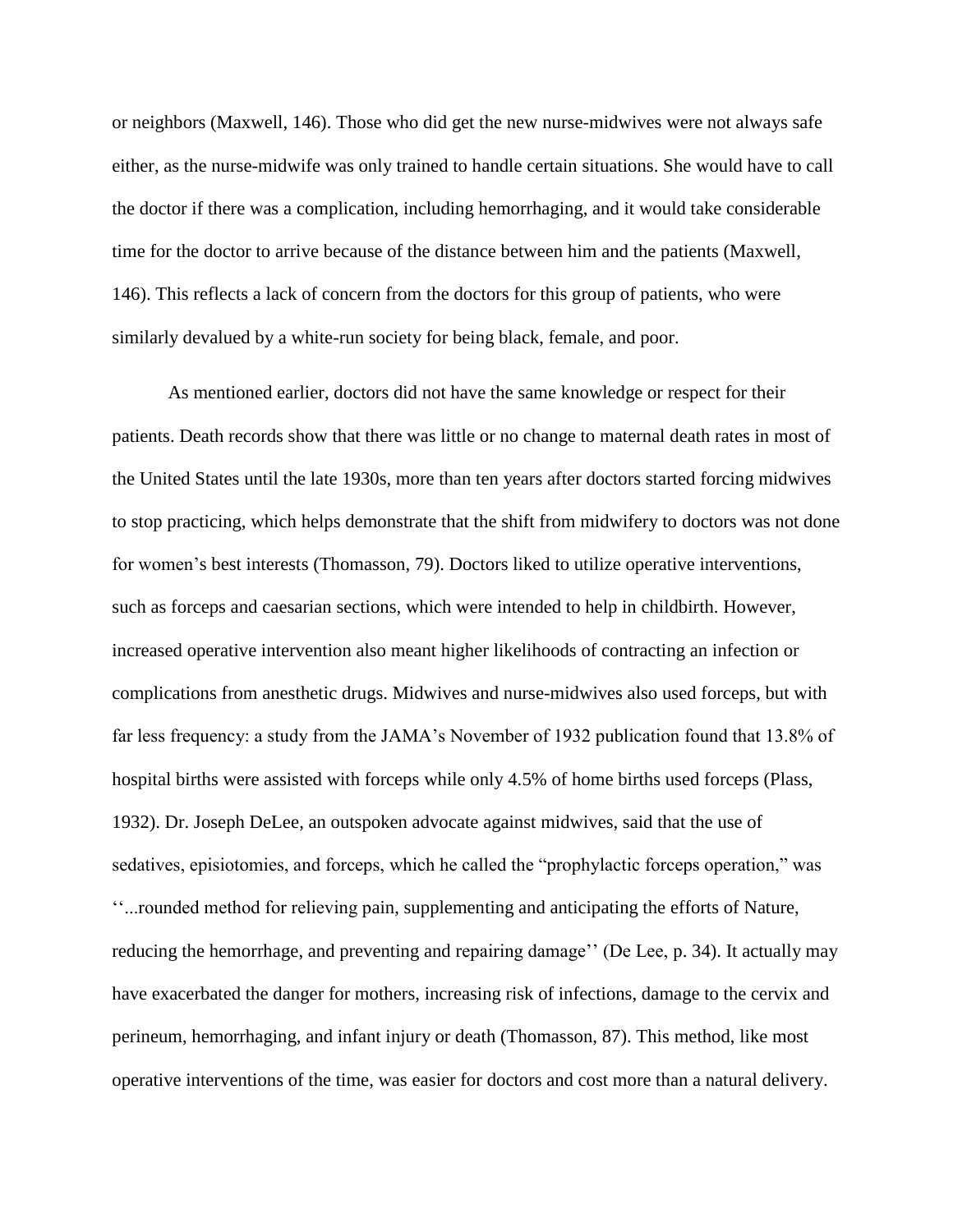Doctors' willingness to use dangerous, expensive procedures gives more evidence that their invasion of the birthing room was more for their benefit than for the benefit of mothers and babies.

In 1940, almost two decades after the beginning of doctors' control of birthing, poor black women were still giving birth at home. 90% of nonwhite women in Alabama were having midwife-assisted births in 1940, a number that was cut in half by 1960 to 45%. In 1980, the percentage of nonwhite women giving birth at home finally began to resemble white women throughout the country (Maxwell, 194). These numbers indicate that while doctors were ushering their white patients into hospitals for supposedly 'safer' births, they were not making the same 'efforts' for their black patients. Black mothers remained in the care of nurse-midwives for a very long while.

Black nurse-midwives used their position to provide the best care they could for their communities. Even during the strictest periods of regulation, these nurse-midwives would use some of the traditional childbirth rituals to help calm the mothers they served: herbal treatments, traditional birthing positions, a knife or an ax under the bed to cut pain (Maxwell, 102). The nurse-midwives would use different methods to get the traditional methods past the regulators, including "a bag to go and bag to show," having one bag for inspection and another for deliveries, or having a bag with hidden compartments so they could use herbal remedies (Craven, 340). By combining the medical and the traditional, nurse-midwives won the respect and trust of the mothers in their communities. As such, mothers felt much safer delivering at home with the nurse-midwife than in a hospital, even when the option was available to them, which became a problem for doctors as hospitals continued to proliferate.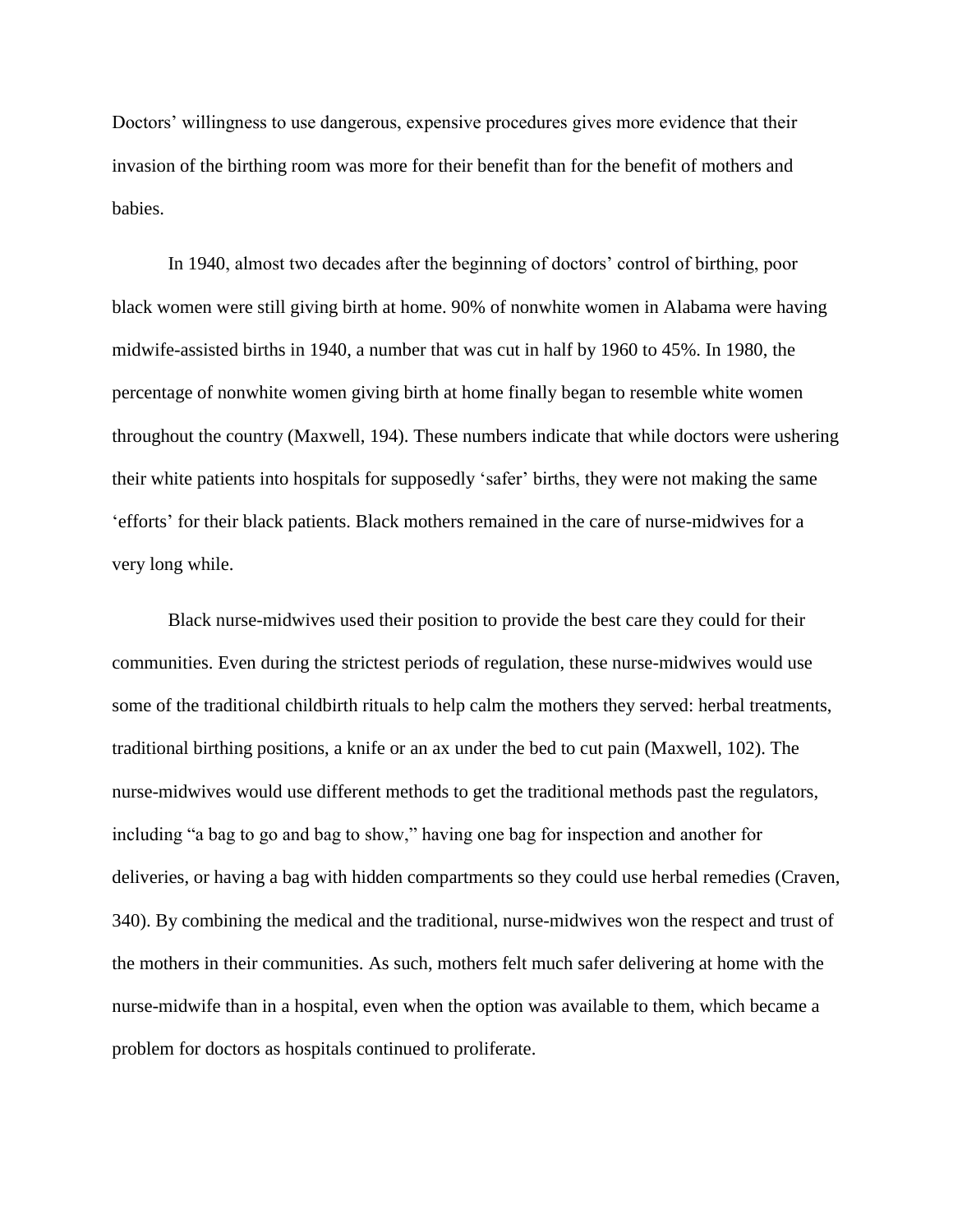The Maternity Center Association, a union of doctors, nurses, and midwives, wanted to open a nurse-midwifery education program for nurses between 1921 and 1923. Their reasons for starting such a program were the same as the stated reasons of the anti-midwife movement: better care for mothers and babies, more hygienic practices, and better training for midwives. Doctors and state officials, however, feared well-educated nurses would be harder to eliminate than previous midwives. The Maternity Center Association (MCA) did get their schools eventually, since nurses were increasingly alone with birthing women at home births, which could prove fatal to the mother and/or the baby. In 1925, after a successful launch of a similar program in Kentucky, the MCA opened their program in New York City (Dawley 2003, 88). In the 1930s, graduates of this program worked their way into the health departments of Southern states, where they worked with the black nurse-midwives just coming out of their own training. The MCA's program and other programs like it did not often admit black women, however, which meant its effects on the black nurse-midwives were minimal (Dawley 2003, 91).

There were several changes to the medical industry in the 1940s that began changing the landscape of birthing care once again. During World War II, many young servicemen and their wives found themselves unable to pay for adequate prenatal care. The government developed the Emergency Maternity & Infant Care program in 1943 to help combat this problem (Dawley 2003, 90). Similarly, labor unions won the right to health insurance from employers, which made hospital care much more affordable for many blue-collar workers. When the war had ended, there was what many refer to as a 'hospital boom,' or a large number of new hospitals being constructed in a short amount of time. This had hospitals cropping up in areas previously serviced by singular doctors and practices. The sudden demand for more doctors in hospitals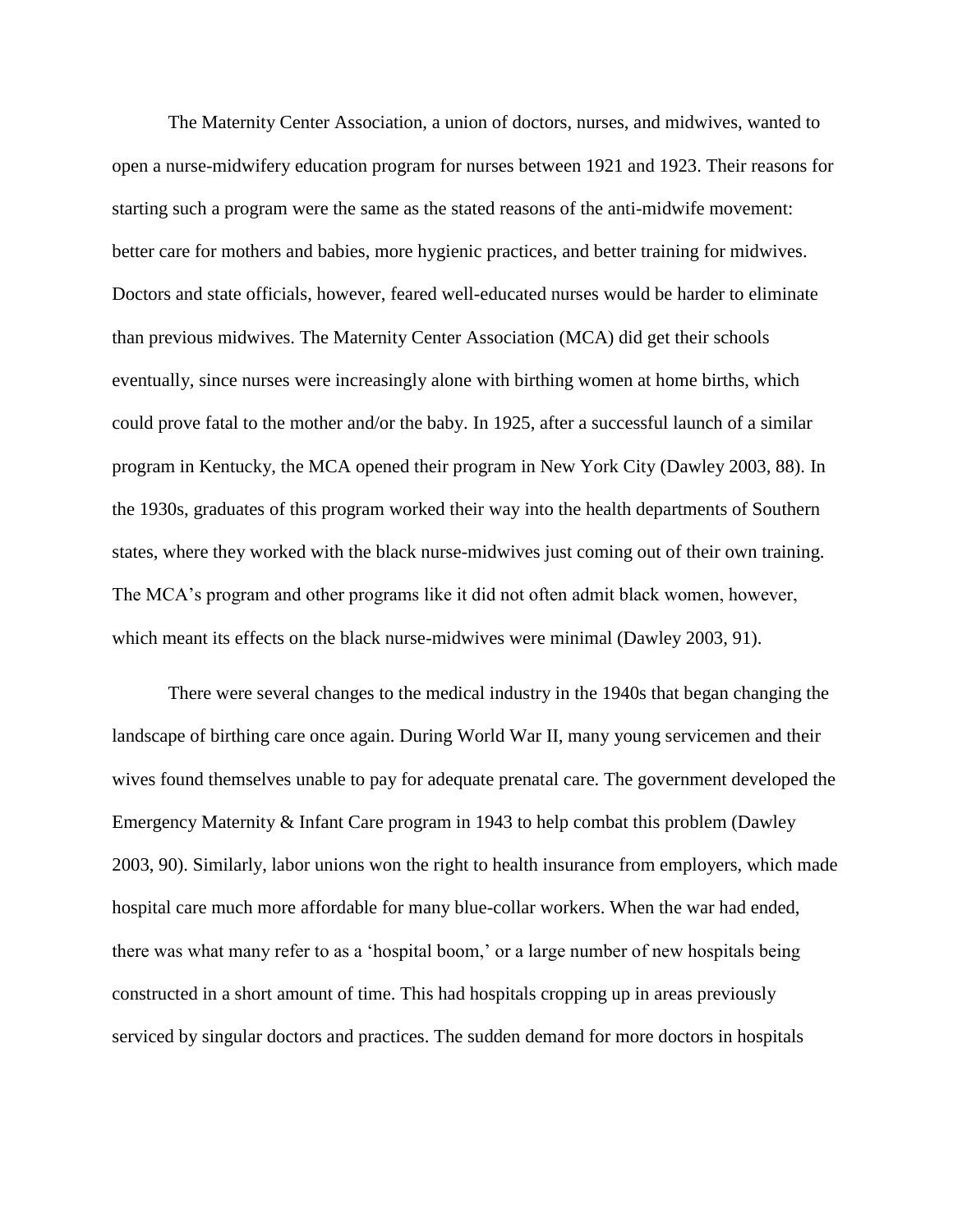coinciding with the post-war baby boom led to a shortage of obstetricians and an increase in nurse-midwifery programs to fill the vacuum (Dawley 2003, 90).

Postwar women, mostly white women found themselves significantly changed by their experiences during the war, and many of them now wanted to have control over their birthing process. They turned to the MCA, who gladly educated them on pregnancy, labor, and birth (Dawley 2003, 92). These women also became intrigued by the new idea of 'natural childbirth' proposed by Dr. Grantly Dick-Read, a British doctor. Dick-Read believed that the drugged labors and operative interventions of doctors were keeping mothers from the "fullest realization of motherhood" (Simonsen, 137). The popularization of natural childbirth began shifting power back to mothers as early as 1947. However, this shift did not affect most of the women of color at this time, who were seen by many of the white male experts as "dangerous influences" on the white working mother with their "decidedly matriarchal" families (Simonsen, 145).

While white women were regaining some control and choice over what happened when they gave birth, black women were struggling with a deeply insidious problem in their birthing experiences. As medicalization and hospitals were thriving, so too was eugenics, the idea of only allowing certain people to reproduce in order to create a better population. The United States began to embrace this idea in the first decades of the  $20<sup>th</sup>$  century and it made its way into the birthing room through several avenues (Thompson, 16). The first was the enforcement of antimiscegenation laws through the reporting of birth statistics; midwives, nurse-midwives, and doctors were all required to register the births they attended and to be truthful on the birth certificate, which allowed officials to know if a biracial child was born. The next and more enduring avenue was forced sterilization. Starting in the 1929, white officials feared that families of color would drain public resources, and they took steps to ensure this would not happen.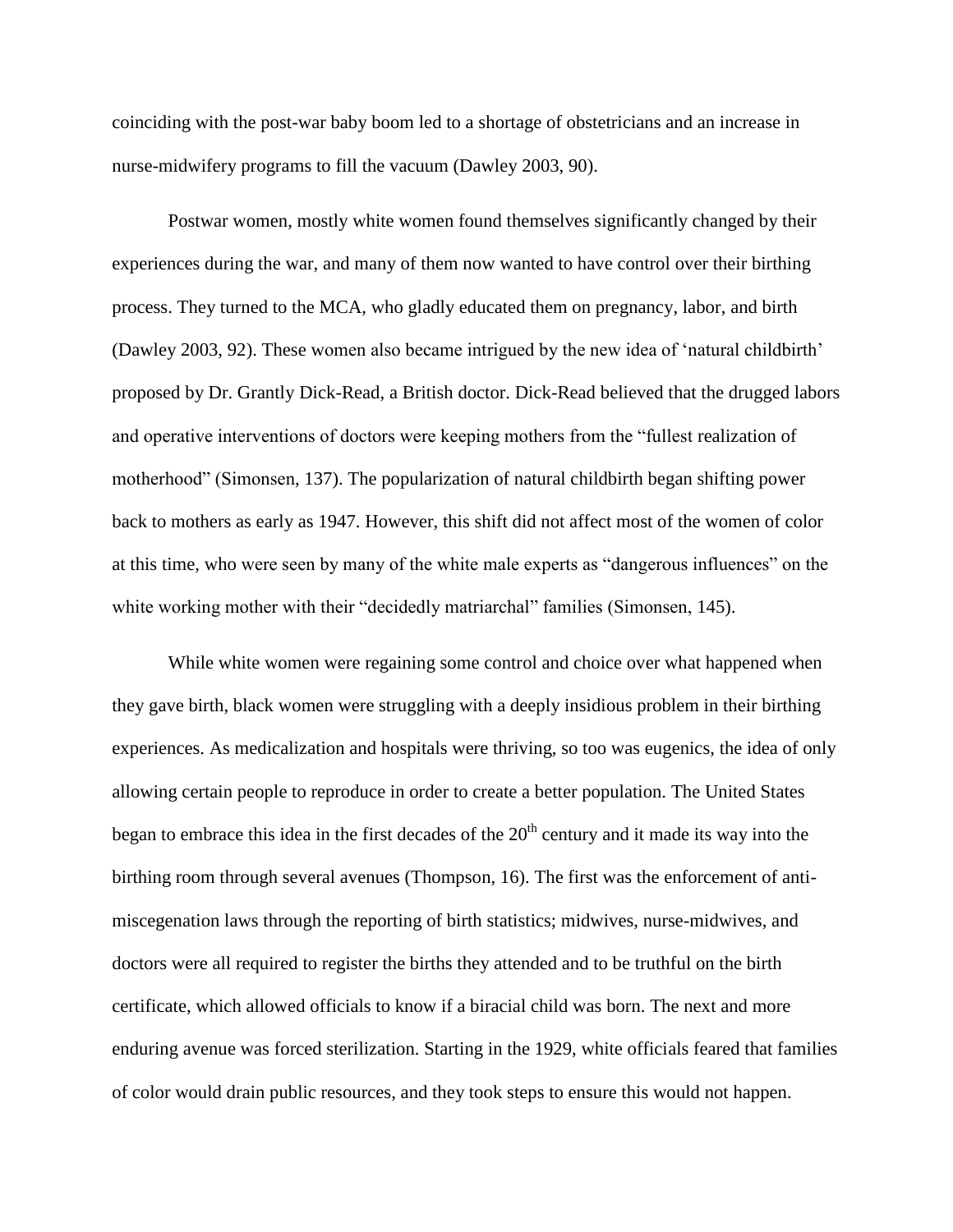Doctors began performing involuntary sterilization procedures on people of color, more than 2,000 a year between 1929 and 1941. In the South specifically, the numbers are staggering: the Eugenics Commission of North Carolina sterilized 5,000 black people, women and men, between 1933 and the early 1960s. One South Carolina hospital recorded that every sterilization they performed in 1955 was on a black woman (Thompson, 18). The laws that allowed this to happen were only seen unfavorably after it became clear that the Nazi party in Germany had been using American eugenics movements for inspiration, but the practice of forced sterilization continued long beyond that and still happens today. Patients were either coerced into getting sterilized by their doctors, who urged many of them to get the more expensive and more dangerous procedure of a complete hysterectomy rather than a tubal ligation, or were sterilized without their consent (Thompson, 19). Many sterilizations would take place while mothers were recovering from giving birth, when they were in no state to be signing consent forms, and removed any power the mother had over her future child-bearing.

In recent decades, midwives have been returning to American child-bearing as an alternative to hospital births. They are not as many or as prevalent as they had been, and they do not serve the same clientele as they had in the past. Certified midwives attend around 8% of births in the United States (Johantgen, 74). White women are the majority of home births, about 66% more than black or Hispanic women, and less than 4% of these new midwives are black while less than 2% are Hispanic (Thompson, 20). The cause for this seeming reversal of midwife racial dynamics is the same as the cause for the original dynamic: money. Most insurance companies will not pay for midwifery services or home births, which means all costs are out of pocket. A hospital birth may cost around \$12,000 and a home birth may cost less than \$2,500, but the insurance company will not cover the latter (Thompson, 22). Midwifery practices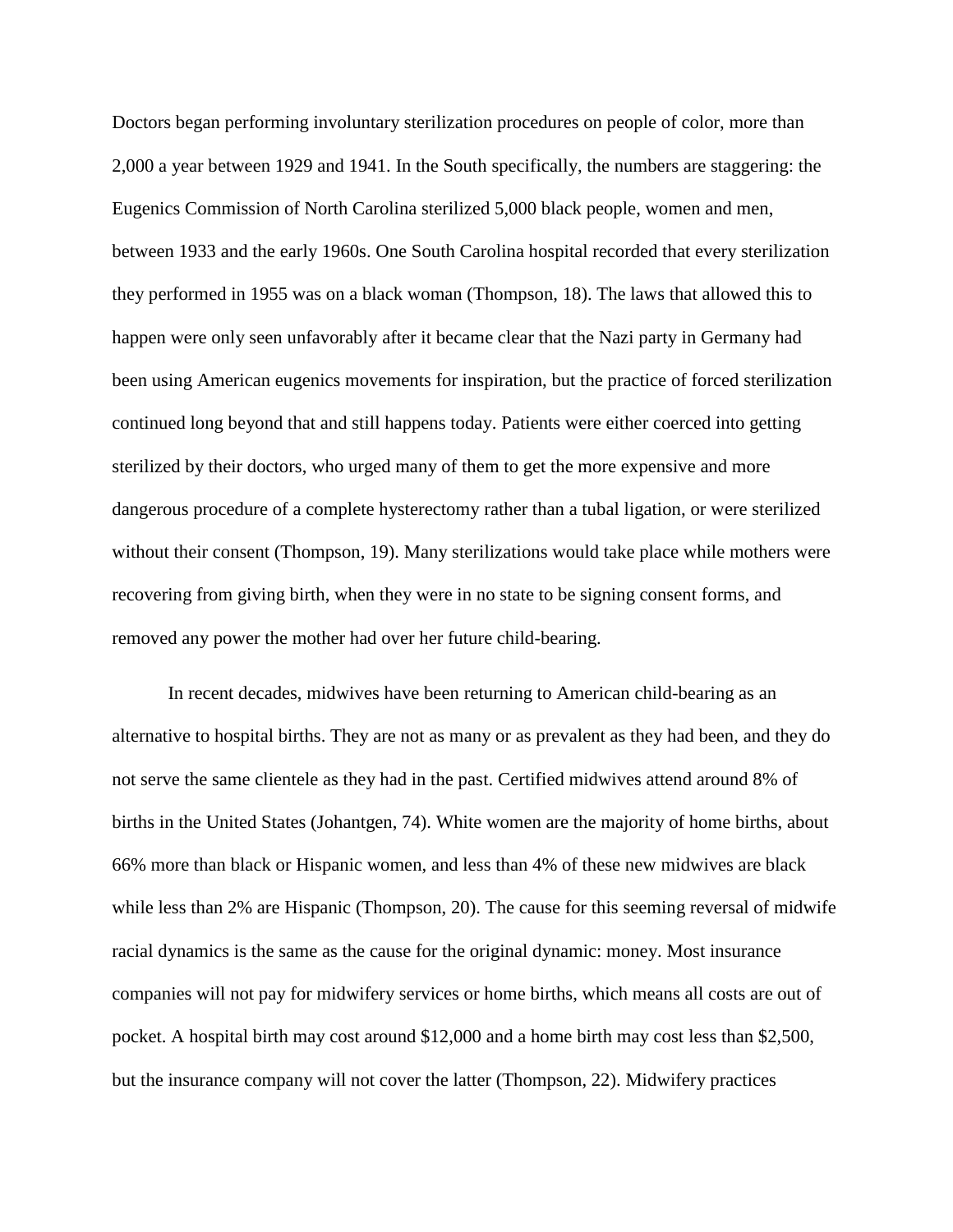struggle to stay afloat, especially those who do service women of color, because of the insurance companies' refusal to work with them and state regulations that bar midwives from attending births, even with certification.

Among nurse-midwives, numbers are slightly better. The American College of Nurse-Midwifery did a survey in the late 1970s that found only 10% of their graduates were women of color, proving to its board a point that its students and professors had been trying to impress for about thirty years: there were not enough resources for women of color to attend their programs (Dawley 2016, 583). It still took until 1992 for a Midwives of Color Committee to be formed, and this Committee worked very hard to create resources for the women of color who wanted to study at the college. This Committee and its progeny, Diversity and Inclusion Task Force, still help minority students at ACNM. Registered nurses in general are becoming more diverse, with the entering graduates of nursing programs being 12% black and 5% Hispanic (Thompson, 20). While these numbers make the future look promising, they do not change the fact that the majority of black women are being forced to use racist, sexist services within the healthcare system when they give birth.

In 2008, the celebrity Ricki Lake co-produced the documentary *The Business of Being Born*, which took a hard look at obstetric services within the United States and the alternatives many women had not heard of when making their birth plans. This documentary explored the history of how birthing moved from home to hospital and from herbs to pharmaceuticals, but it largely ignored the issues of race within this history. The creators focused on how white women's births were handled by doctors, who used unethical drugs and practices on them, without touching on the neglect, falsities, and crimes committed against women of color. When looking at the present, the documentary included a black mother using a white midwife, but the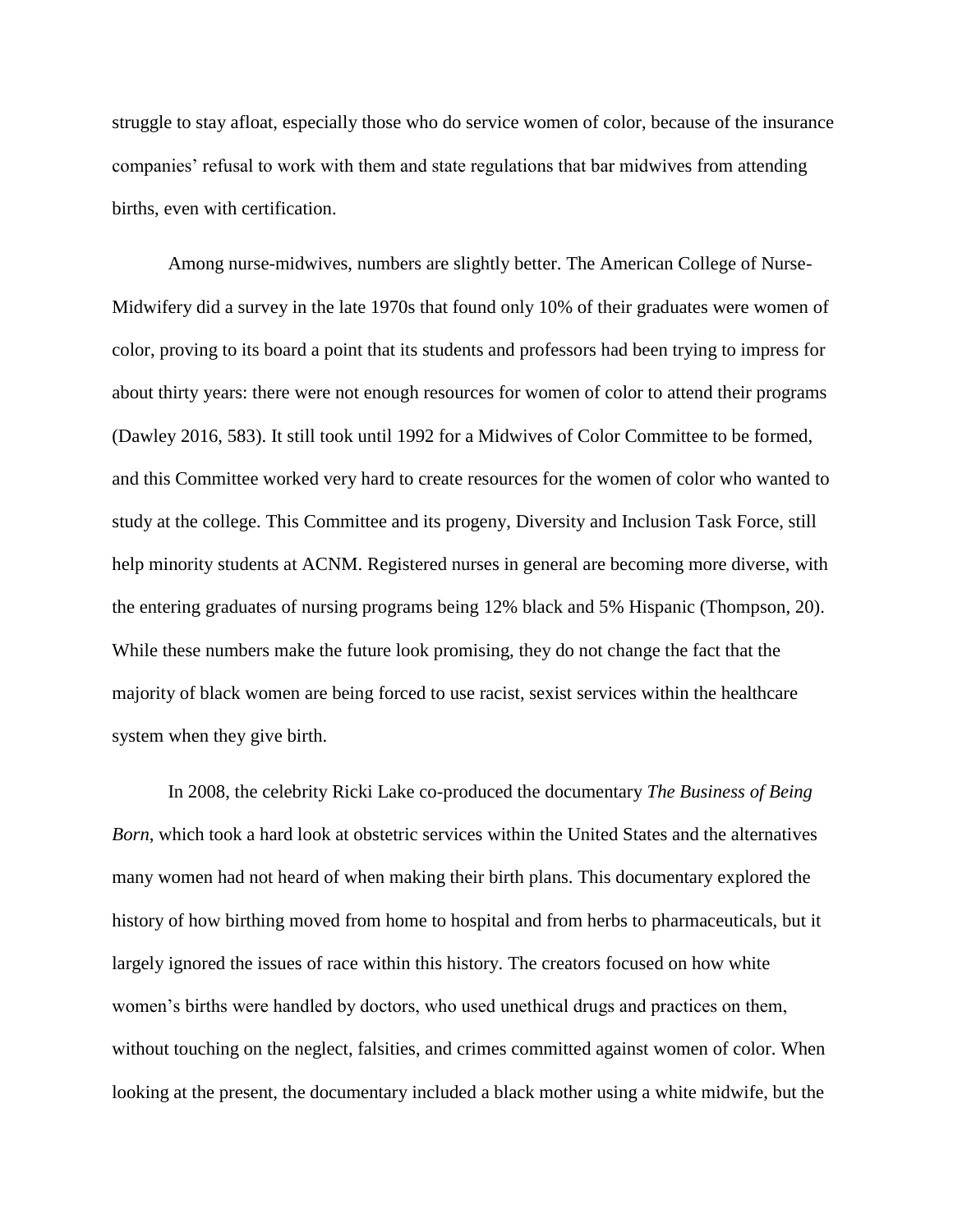majority of the mothers using midwives or interviewed about their hospital experiences were white, and all of the doctors and midwives were white, with the one exception of a struggling midwife-run clinic in New York City. *The Business of Being Born*'s race-blind approach is symptomatic of most modern midwife movements and much of the historical studies on the midwifery subject.

This white-washing of midwifery does a severe injustice to the black women who were victimized over the course of American history. Black midwives took care of black mothers and babies in this country with more success than white doctors until they were forced out of their professions by lies and malice. This allowed for decades of cruelty and indifference to be inflicted black mothers and babies, the effects of which are still incredibly present today.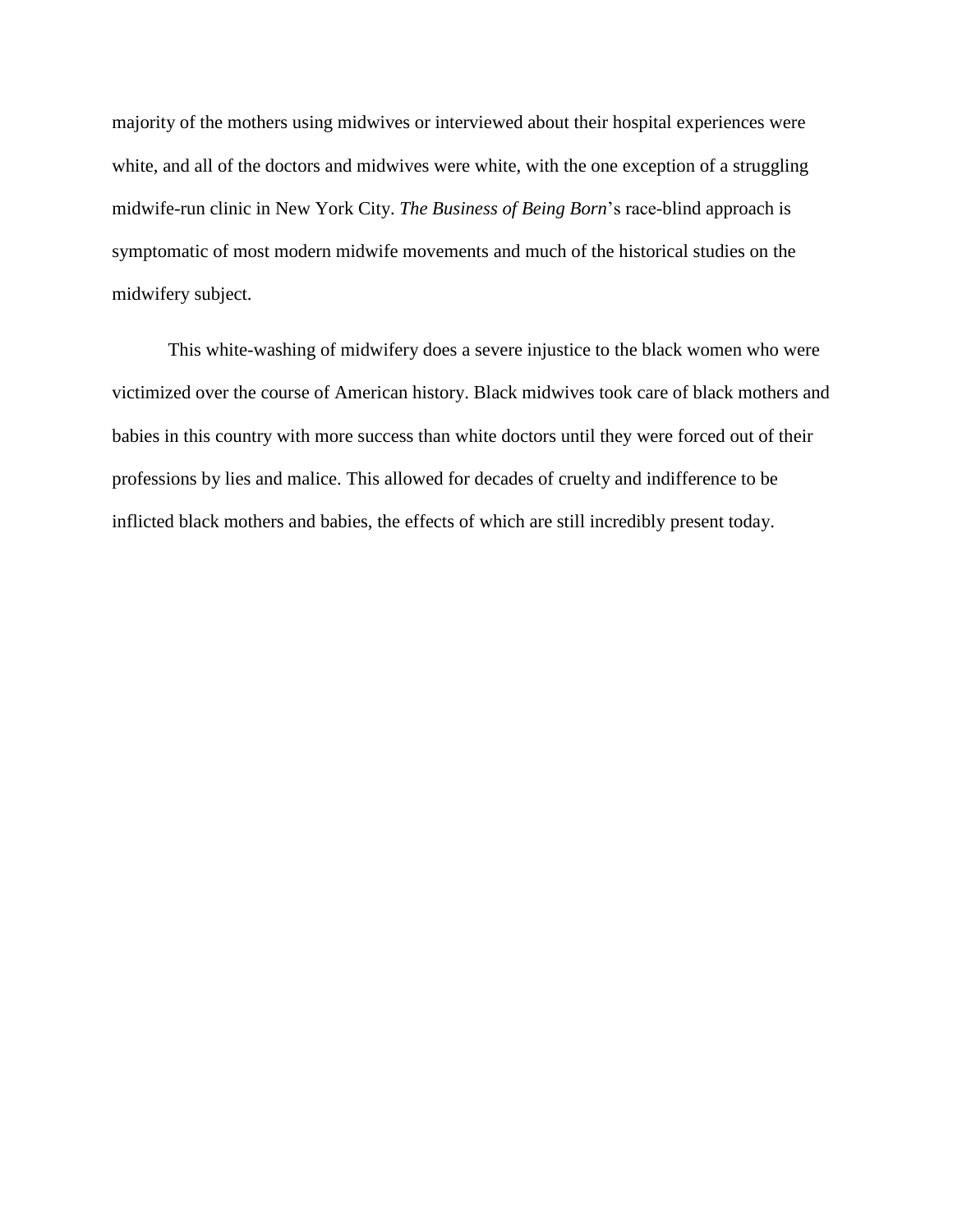#### Bibliography

- Bonaparte, Alicia D. "Physicians' Discourse for Establishing Authoritative Knowledge in Birthing Work and Reducing the Presence of the Granny Midwife." Journal of Historical Sociology 28.2 (2014): 166-94. Web.
- Burst, H. "The history of nurse-midwifery/midwifery education." Journal of Midwifery & Women's Health 50.2 (2005): 129-37. Web.
- Craven, Christa, and Mara Glatzel. "Downplaying Difference: Historical Accounts of African-American Midwives and Contemporary Struggles for Midwifery." Feminist Studies 36.2 (2010): 330-58. Web.
- Dawley, Katy. "Origins of nurse-midwifery in the United States and its expansion in the 1940s." Journal of Midwifery & Women's Health 48.2 (2003): 86-95. Web.
- Dawley, Katy, and Linda V. Walsh. "Creating a More Diverse Midwifery Workforce in the United States: A Historical Reflection." Journal of Midwifery & Women's Health 61.5 (2016): 578-85. Web.
- De Lee, J.B., 1920. The prophylactic forceps operation. American Journal of Obstetrics and Gynecology 1, 34–44.
- Johantgen, Meg, Lily Fountain, George Zangaro, Robin Newhouse, Julie Stanik-Hutt, and Kathleen White. "Comparison of Labor and Delivery Care Provided by Certified Nurse-Midwives and Physicians: A Systematic Review, 1990 to 2008." Women's Health Issues 22.1 (2012): n. pag. Web
- Levy, Julius. "Maternal and Infant Mortality," American Journal of Public Health 19, no. 2 (February 1929): 227
- Maxwell, Kelena Reid. Birth behind the veil: African American midwives and mothers in the rural south, 1921-1962. Thesis. Rutgers University, 2009. New Brunswick: Rutgers, 2009. Web.
- Plass, E.D., 1932. The difficulties and dangers of forceps delivery. The Journal of the American Medical Association 99 (22), 1817–1819. Radcliffe, W., 1967. Milestones in Midwifery. John Wright & Sons Ltd., Bristol.
- Reid, Laurie Jean. "The Plan of the Mississippi State Board of Health for the Supervision of Midwives," Transactions of Mississippi State Medical Association (1921), 176
- Simonsen, Jane. "Neither "Baby Factories" Nor Squatting "Primitives": Defining Women Workers Through Alternative Childbirth Methods in the United States, 1945–1965." Journal of Women's History 27.2 (2015): 134-58. Web.
- Simpson, W. E. 1928. "Infant Mortality in South Carolina." Journal of South Carolina Medical Association, 24(2): 27–32.